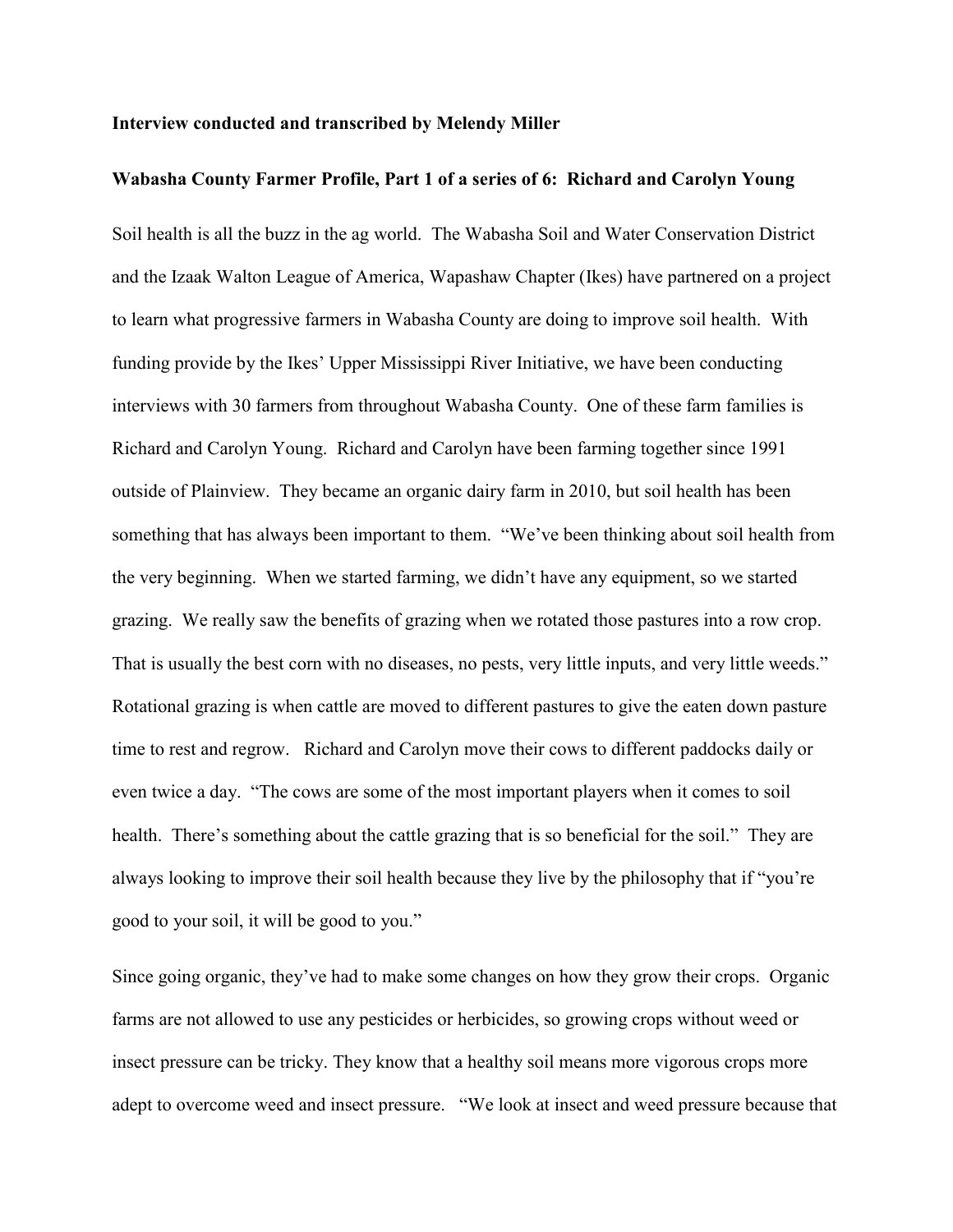is a big indicator of soil health. Insects are designed to go after the weaker plants, so if you have strong soil health, your plants are stronger and healthier, and the insects are less likely to bother them." They are very proud of their corn crop this year, and how few weeds they had in their corn. When the corn comes off, the ground will be bare, but not for long. Many farmers, including Richard and Carolyn, are using cover crops whenever possible, as a means to keep something growing year-round to prevent erosion and add nutrients back into the soil. Richard and Carolyn have been using cover crops for about 10 years. They've seen the benefits in using cover crops and they've improved their methods for planting them to ensure there is maximum growth during the fall. In the spring, they won't harvest the cover crop. They will till it into the soil. "In the spring, we do shallow incorporation of the cover crops because the top two or three inches of the soil is what we want to feed."

Richard and Carolyn realize that a healthy soil is full of life. They know that a healthier soil means their crops will be more nutrient dense. The crops they grow are used to feed their cattle. The cattle on Richard and Carolyn's farm are happy and healthy, and that can be contributed to the high-quality feed they receive from the healthy soil on cropland and pasture. "The cows seem so peaceful and stress free out in the pasture, and I think that has a huge impact on the overall herd health."

The cows also provide nutrients for the soil through their manure. It's a never-ending cycle of growing crops, feeding the cows, and the manure going back to the soil. The manure adds the nutrients that the crop uses, back into the soil. Richard and Carolyn have a manure storage facility, so they are able to control when they add manure to the fields. This way they can protect the soil by not adding manure when conditions are less than ideal. They apply most of the manure in the fall and late summer. The manure gets injected into the soil, so there is some